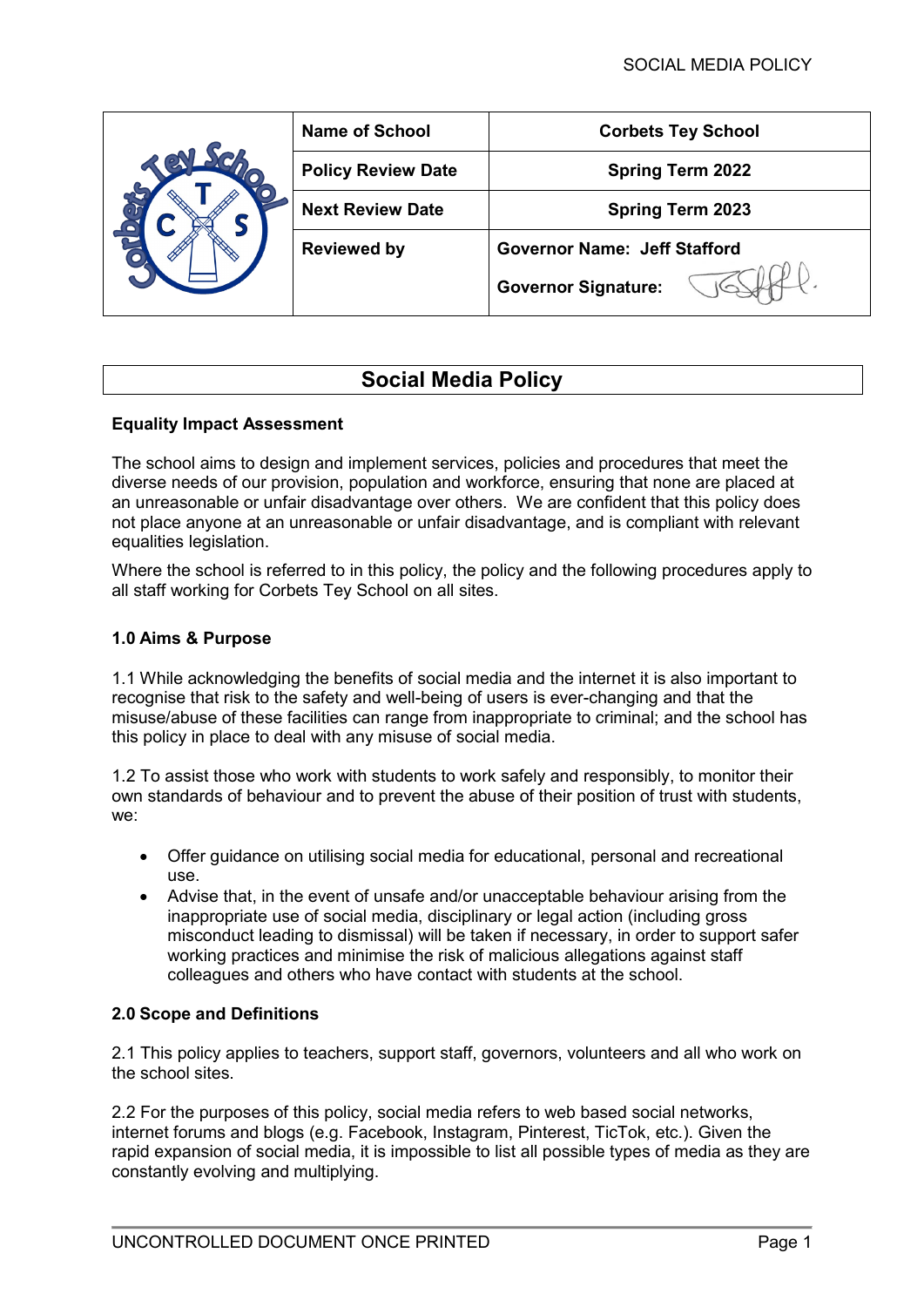2.3 School staff should assume that all online activity is covered by this policy and should follow these guidelines in relation to any social media that they use, both at work and to an extent in their personal situation.

# **3.0 Use of Social Media within the School**

3.1 School staff are not permitted to access social media websites from the school's computers or other school devices at any time, unless authorised to do so by a member of the school leadership team.

3.2 However, staff may use their own devices to access social media websites while they are on official breaks in school, outside of session times. Excessive use of social media, which could be considered to interfere with school productivity and providing an education service, is considered a misconduct matter and subject to the school's disciplinary policy and procedure.

3.3 Staff should assume that any content they write/photograph/film (regardless of their privacy settings), could become public. Therefore, they should ensure that any content they produce is professional, maintaining a clear distinction between their personal and professional school lives.

3.4 Any use of social media made in a professional capacity must not

- Bring the school into disrepute;
- Breach confidentiality:
- Breach copyrights of any kind;
- Bully, harass or be discriminatory in any way;
- Be defamatory or derogatory.

# **4.0 Use of Social Media Outside of School**

4.1 The school appreciates that staff may make use of social media in a personal capacity. However, staff must be aware that if they are recognised from their user profile as being associated with the school, opinions they express could be considered to reflect the school's opinions and so could damage the reputation of the school.

4.2 For this reason, they should avoid mentioning the school by name, or any member of staff by name or position or any details relating to a student of the school. Opinions offered should not bring the school into disrepute, breach confidentiality or copyright, bully, harass or discriminate in any way.

#### **5.0 General Considerations**

5.1 When using social media whether at work or outside of work, staff and others within school should:

- Never share work log-in details or passwords.
- Keep personal phone numbers private.
- Never give personal email addresses or other personal data to students, parents, carers or any other party.
- Never disclose any information confidential to the school, to third parties
- Never publish material that is illegal
- Restrict access to inappropriate groups of people on their social media sites and pages.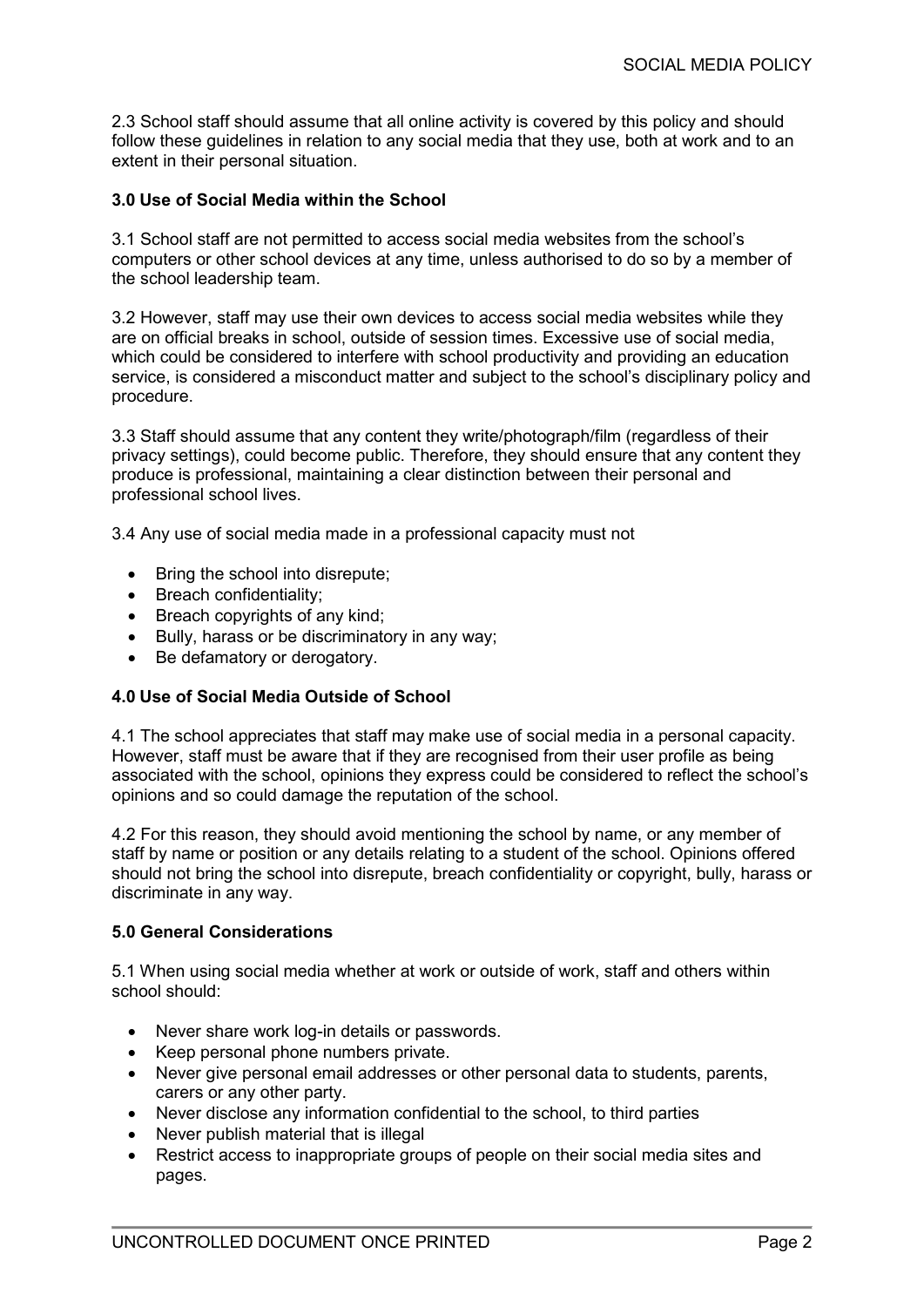• Not link their own blog or other personal web pages to the school website

5.2 Those working with children and young people have a legal duty of care and are therefore expected to adopt the highest standards of behaviour to retain the confidence and respect of governors, colleagues and students both within and outside of school. They should maintain appropriate boundaries and manage personal information effectively so that it cannot be misused by third parties e.g. for 'cyber-bullying' or identity theft. School staff should refer to the school's Whistle Blowing Policy if they have any safeguarding concerns about the behaviour of another member of staff involving the inappropriate use of social media.

5.3 Staff are prohibited from and should not make 'friends' with students at the school because this could potentially be construed as 'grooming', nor should they accept invitations to become a 'friend' of any students.

5.4 Staff should also carefully consider contact with a student's family members because this may give rise to concerns over objectivity and/or impartiality.

5.5 Staff should keep any communications with students transparent and professional and should only use the school's systems for communications. Governors should be mindful of this as well and act similarly in the course of their duties

5.6 If there is any doubt or uncertainty about whether communication between a member of staff and a student, parent or carer is acceptable and appropriate, a member of the school's leadership team should be informed; so that they can decide how to deal with the situation. All staff are personally responsible for what they communicate on social media.

5.7 Often materials published will be accessible by the public and will remain accessible for a long time. Before joining the school, new employees should check any information they have posted on social media sites and remove any post(s) that could cause embarrassment or offence

#### **6.0 Misuse of Social Media**

6.1 While acknowledging the undoubted benefits of social media and the internet; it is also important to recognise that there is a risk to the safety and well-being of users. This is everchanging and evolving and the misuse/abuse of these facilities can range from inappropriate to criminal.

Misuse of social media can be summarised as follows:

#### 6.2 Contact

- Commercial (tracking, harvesting personal information).
- Aggressive (being bullied, harassed or stalked).
- Sexual (meeting strangers, being groomed).
- Values (self-harm, unwelcome persuasions).

#### 6.3 Conduct

- Commercial (illegal downloading, hacking, gambling, financial scams).
- Aggressive (bullying or harassing another).
- Sexual (creating and uploading inappropriate material).
- Values (providing misleading information or advice).